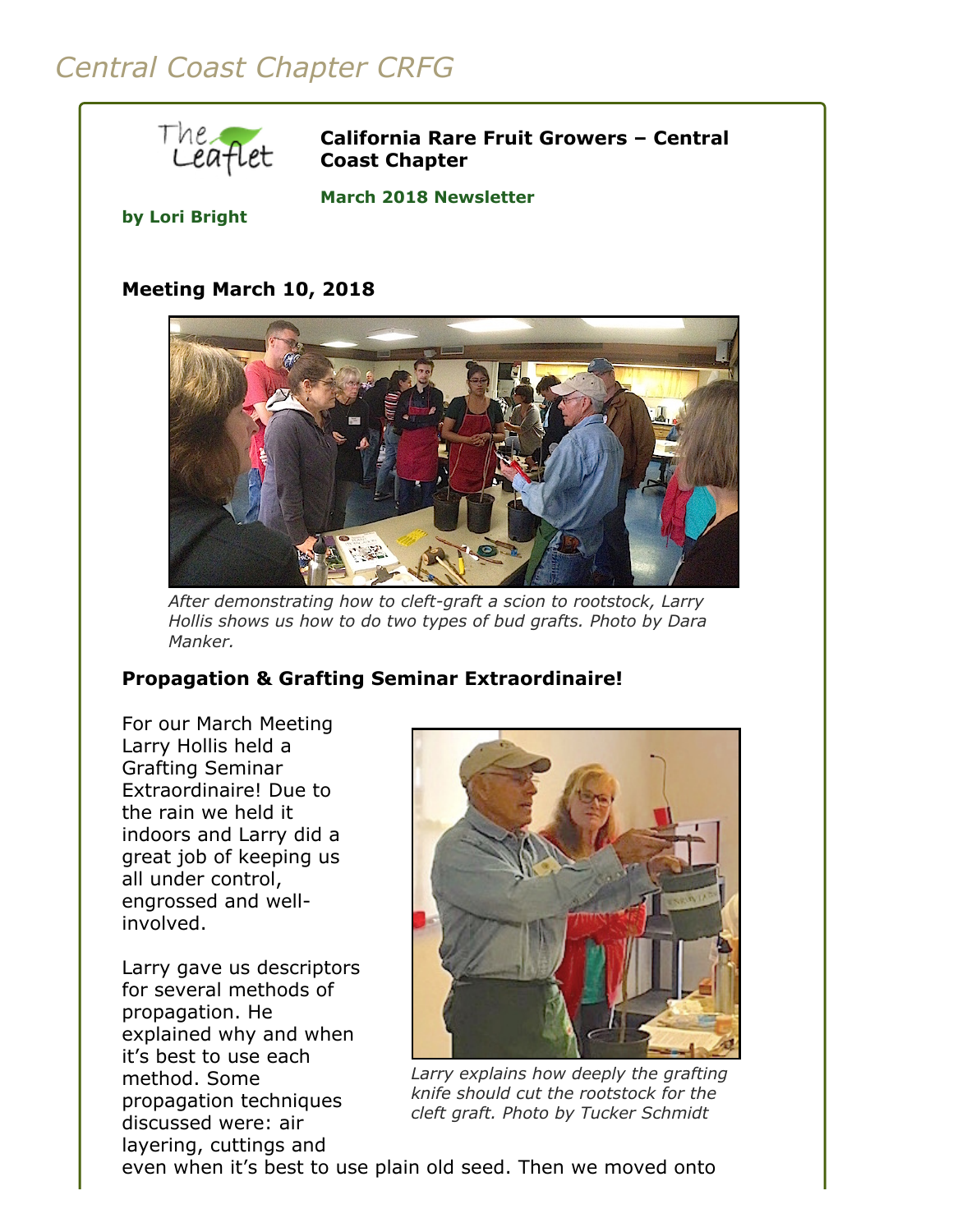# grafting.



*Chuong and Marv provide expert advice and guidance to grafters. Photo by Dara Manker.*

So why do we graft? In short, for control of tree size, disease control and to produce fruit sooner. What can be grafted to what you might ask, well Larry has the answers here too. When we graft between plants of the same genus and species we will have the best luck. If we graft between two plants of the same genus alone (not the same species as well) it is more "iffy". In the genus Prunus we have cherries, plums, apricots, peach, nectarine and almond. You could, in fact buy yourself a grafted tree of a selection of these species. Better yet, graft one yourself. Know your

rootstock and you can build your own Tree Cocktail.

Today, Larry taught us about cleft grafting, chip budding, and other modes of joining rootstock to scion wood. The best time to graft is when the bark begins to slip and always make sure that the cambium



*Art and Larry discuss the upcoming meeting while the rootstock stand by, awaiting new owners. Photo by Tucker Schmidt*

layers match up. Today the crew, under Larry's supervision, used a cleft graft to graft 100 apple trees.

Thanks Larry. That was simply Amazing!

Thanks also to the students from Cal Poly and Cuesta for helping out. What great energy! You guys made the day Fun for all of us.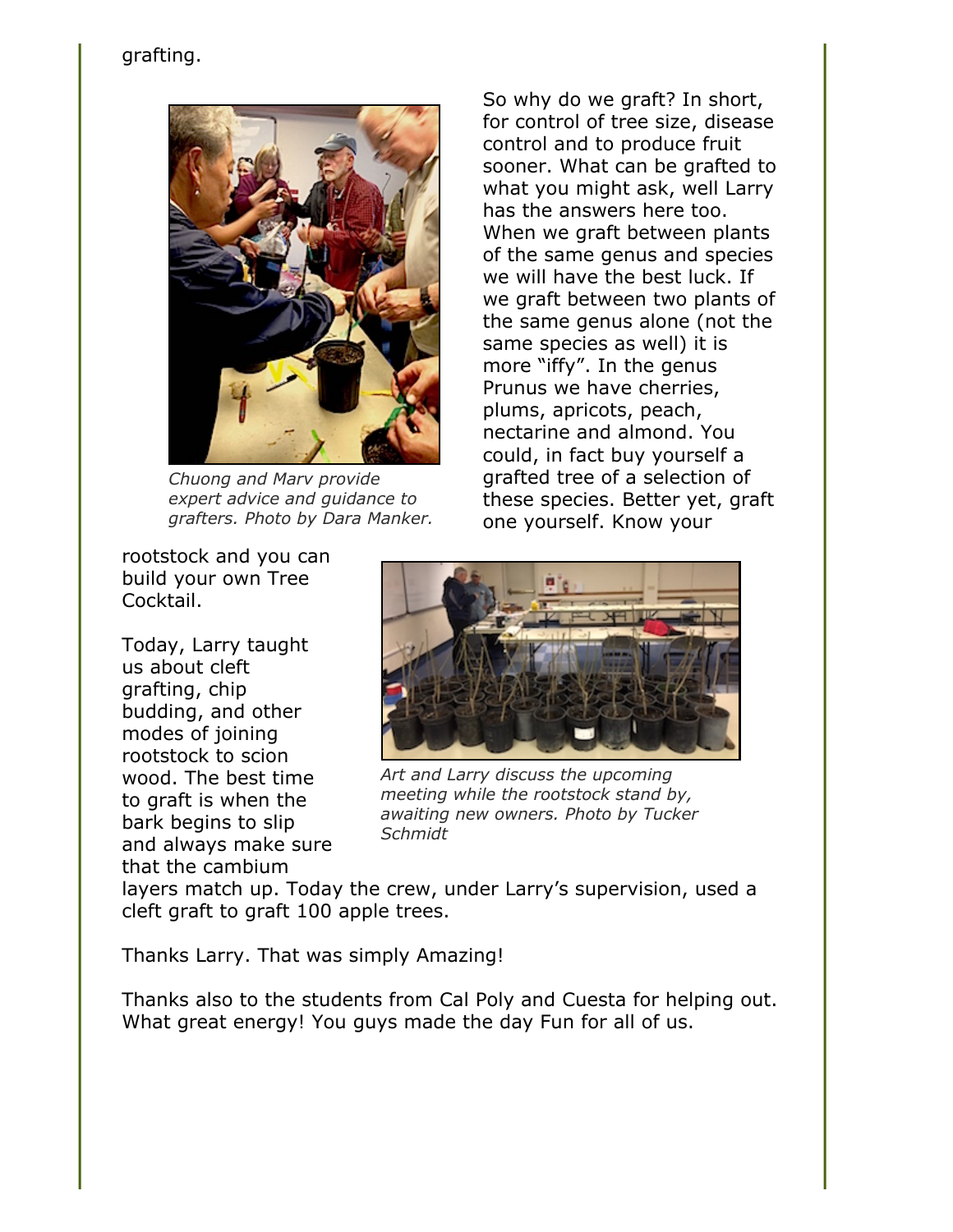

*Cal Poly Fruit Science student checks a scion cut to ensure a successful graft. Photo by Dara Manker.*



*Cal Poly student volunteers help aspiring grafters become successful ones. Photo by Dara Manker.*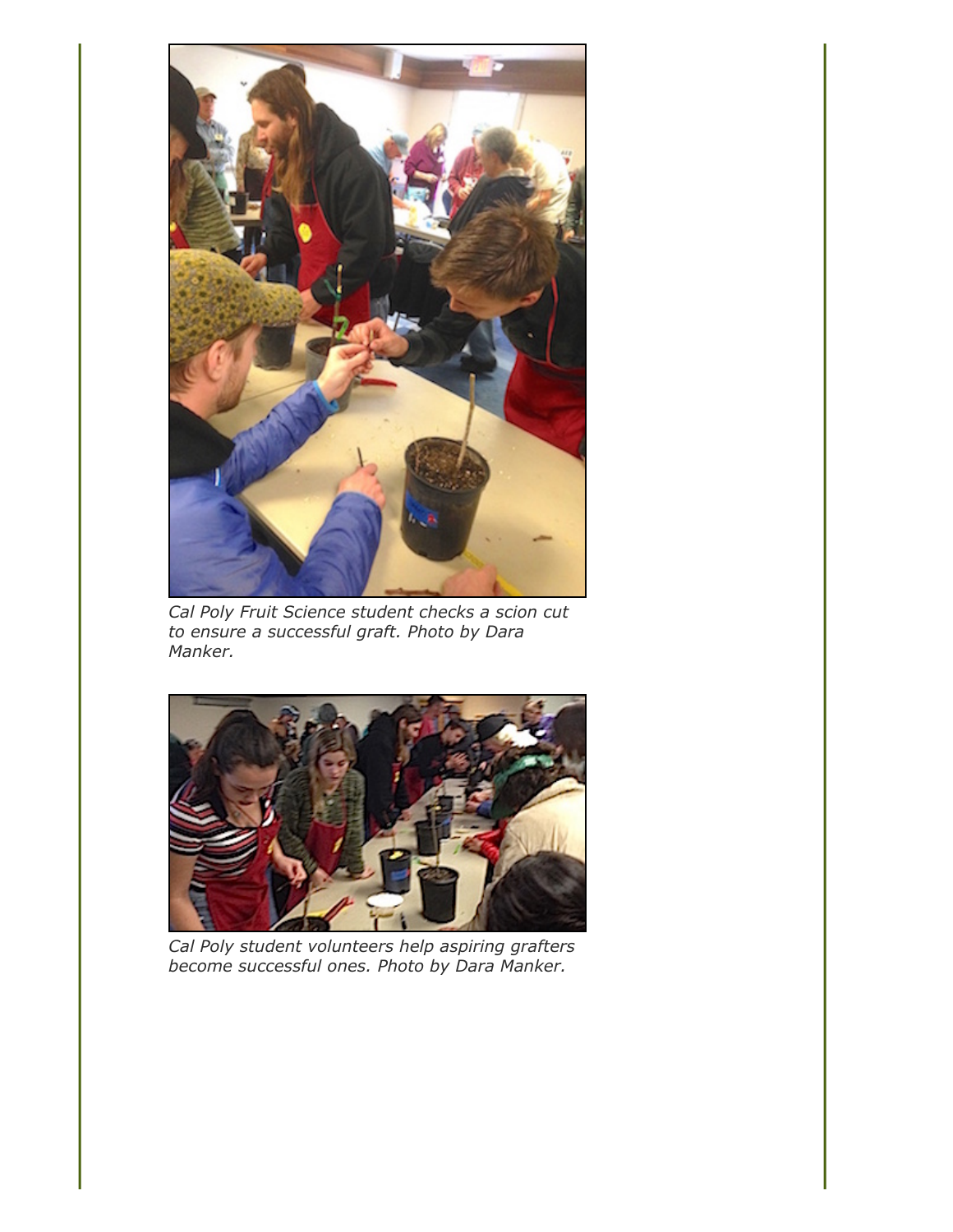

*Thank you Cal Poly Fruit Science and Cuesta students for taking the time to volunteer at our meeting. We loved your being completely engaged and engaging... you were outstanding! Photo by Mark Woefle*

Thanks to Nell for the Plant Smorgasbord! Let's not forget that these plants were lovingly raised and donated, so thanks to everyone that brought in their plants to share. What a fabulous selection of goodies and Free to Boot!

Another successful and educational meeting.



*Larry holds up a bag of Kellogg (G&B) potting soil. Thank you Kellogg for donating soil for our grafting education meetings! Photo by Mark Woefle*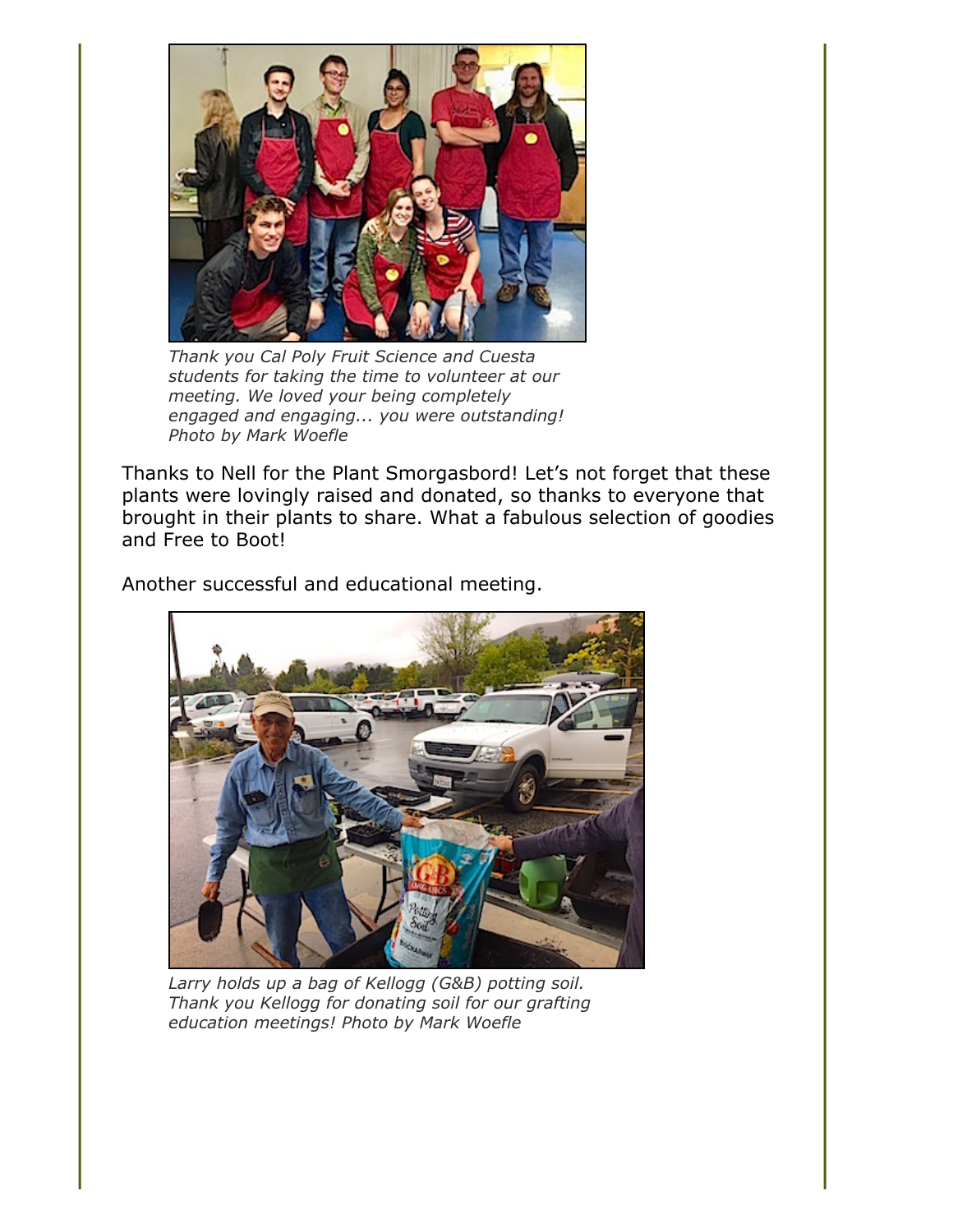

*Yessss! This is what it's all about!!! Photo by Mark Woefle*

## **Announcements**

# **Orchard Maintenance Saturday, April 28th, 2018.**

Time: 9am - noon We're doing maintenance of the CRFG Central Coast Chapter Demonstration Orchard. Come help thin fruit, fix drip lines, pull weeds, weed wack, and fill gopher/squirrel holes!

## **Marv & Tucker Graft To Donate to Non-Profits!**

Central Coast CRFG Members Marv Daniels and Tucker Schmidt have been busy grafting apple scions to rootstock. They will donate these trees to non-profit groups, most of which are in SLO county. Marv has been doing this for quite some time, and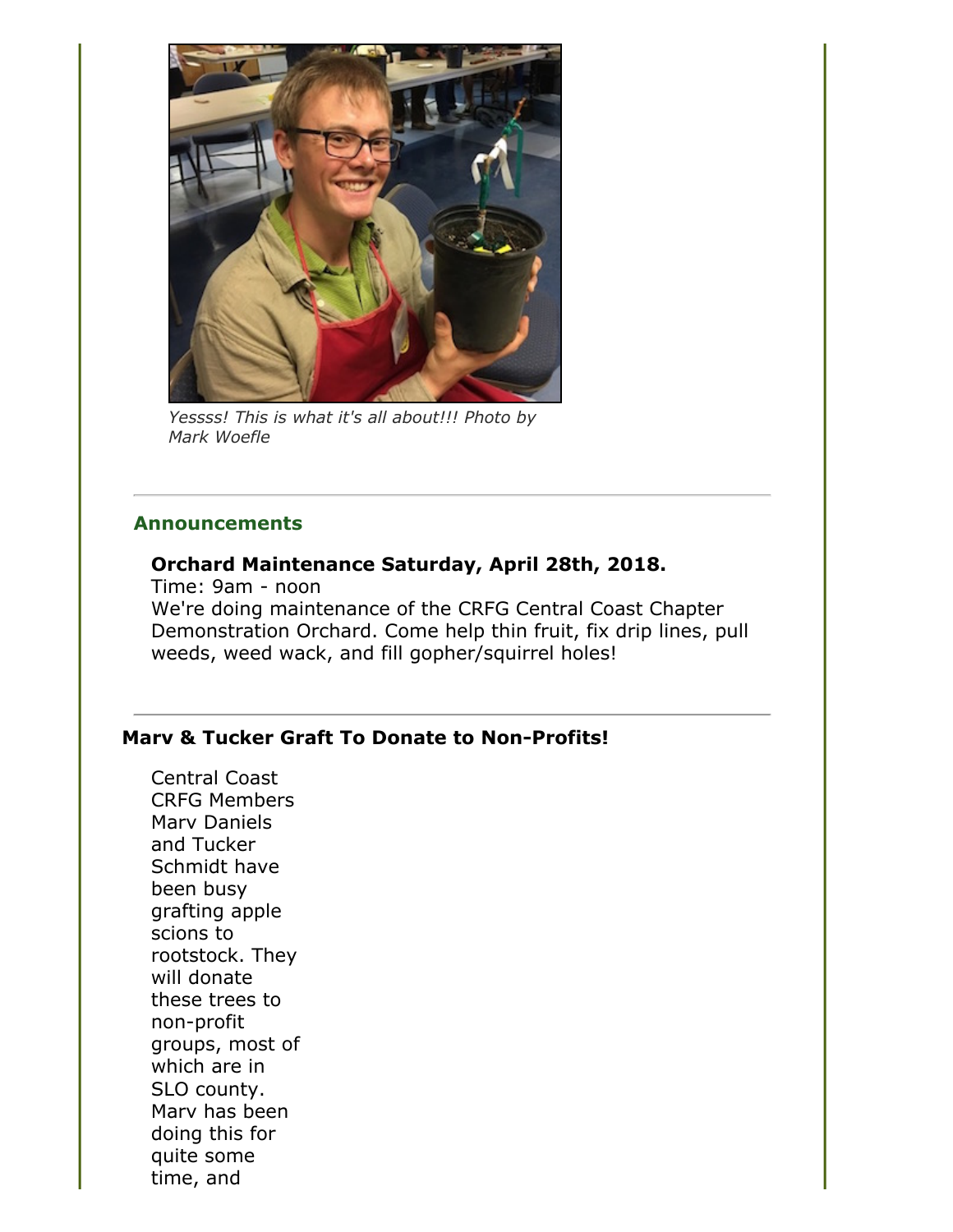Tucker has been helping for several years now.

By the way, if you missed Marv's article about how he started apple grafting, be sure to read it [in last month's](file:///Users/daramanker/Documents/CRFG/Website/Newsletters/2018/Feb/crfgccNewsletter2018Feb.html) newsletter!

Here is a partial list of the nonprofits that have received their trees:

• Afternoon of Epicurean



*Photo by Keri Tucker*



*Photo by Keri Tucker*

- Family Care Network inc
- Food Bank Coalition of San Luis Obispo County
- Fort Hope
- GleanSLO
- Goleta Valley Railroad Club in Goleta, CA
- Heritage Days, Cambria
- Hesperia Hall Quilt Show
- Hi Mountain Lookout
- Jubilee by the Sea

Delight

- Arroyo Grande Village Summer Concert Series
- Big Brothers Big Sisters of San Luis Obispo County
- Cambria Historical Society
- CAPS
- CASA of San Luis Obispo **County**
- Central Coast Aquarium, Avila Beach
- Central Coast Concerned Mountain Bikers Organization
- Central Coast Roadroad Festival
- Central Coast Woman's League
- Central Coast Woodcarvers
- Center for Creative Thought
- ECOSLO